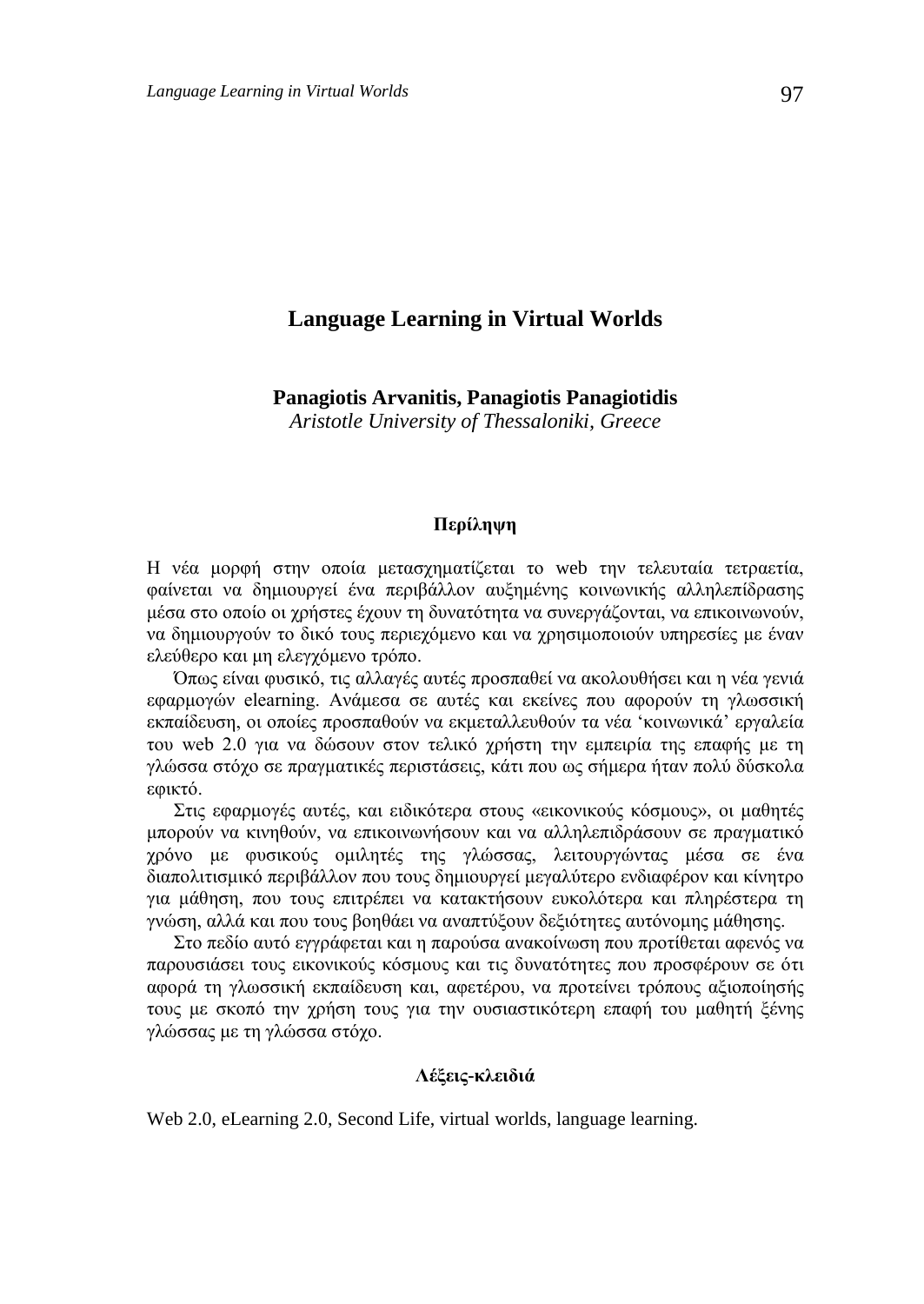### **1. INTRODUCTION. WEB 2.0.**

The appearance in the last four years of a new generation of services on the World Wide Web, together with the increasing ease of internet access due to the widespread proliferation of broadband connections, has created a new reality in which the Internet and the services it provides have now become part of users' everyday lives. These users are no longer simple consumers of the information provided on websites, but are now in a position to participate, communicate and cooperate with other users, as well as to traffic and publish any type of multimedia file and create new content or even their own personal websites. These have all been made available to users thanks to a new generation of services which permits the creation of online communities (Social Networking Services),[1](#page-1-0) searching, publishing and sharing of any type of multimedia files (Data Sharing Mechanisms), $\frac{1}{2}$  $\frac{1}{2}$  $\frac{1}{2}$  tagging, the description and creation of Social bookmarking,<sup>[3](#page-1-2)</sup> the automatic notification of content selected by the users themselves (Syndication and Notification Technologies – RSS), but also simultaneous work on or sharing of the same file by different users (Collaborative Editing Tools). $4$ 

All of these services, described by the generic term 'Social Software', mark the modern form of the web (web 2.0),<sup>[5](#page-1-4)</sup> and are used on a daily basis by millions of internet users of all ages, but especially by the generation of 'digital natives,' that is by young people of between 13 and 17 years old who regard the internet as a natural environment for entertainment, communication and education (Prensky, 2001). This is the main reason why there has been an attempt made to adapt e-learning applications to the new reality and to exploit these services to the full in order to make them compatible with the way their end-users actually operate.

## **2. E-LEARNING 2.0 AND LANGUAGES**

From this viewpoint, with the new generation of applications (e-learning 2.0), an effort has been made to move away from the rigidly-structured supply of knowledge which, up until now, users have been provided with almost exclusively through CMS (Content Management Systems) and VLE (Virtual Learning Environments)[6](#page-1-5) systems. The emphasis is thus now placed on the free use of content as well as on cooperative and interactive learning.

In this new generation of e-learning applications, the developers are striving to combine content delivery, which CMS and VLE systems have offered very

<span id="page-1-0"></span> <sup>1</sup> Facebook http://www.facebook.com and Linked In http://www.facebook.com are two of the most popular websites of this type.

<span id="page-1-1"></span> $2$  The best known Data Sharing Mechanisms are Flickr (photographs) http://www.flickr.com, You tube (videos) http://www.youtube.com, and slideshare (powerpoint presentations) http://www.slideshare.com.

<span id="page-1-2"></span><sup>3</sup> An illustrative example is del.icio.us. http://www.delicious.com .

<span id="page-1-3"></span><sup>4</sup> Such as Google Docs & Spreadsheets,

<span id="page-1-5"></span><span id="page-1-4"></span>

http://www.google.com/googlespreadsheets/try\_out.html .<br>
<sup>5</sup> The term 'web 2.0' was first used in 2004 by O'Reilly (2005)<br>
<sup>6</sup> Moodle http://moodle.org , Blackboard / WebCT http://www.blackboard.com , Sakai http://sakaiproject.org/portal , and Claroline http://www.claroline.net/ are the most widelyused VLEs in Institutions of Higher Education in Europe and America.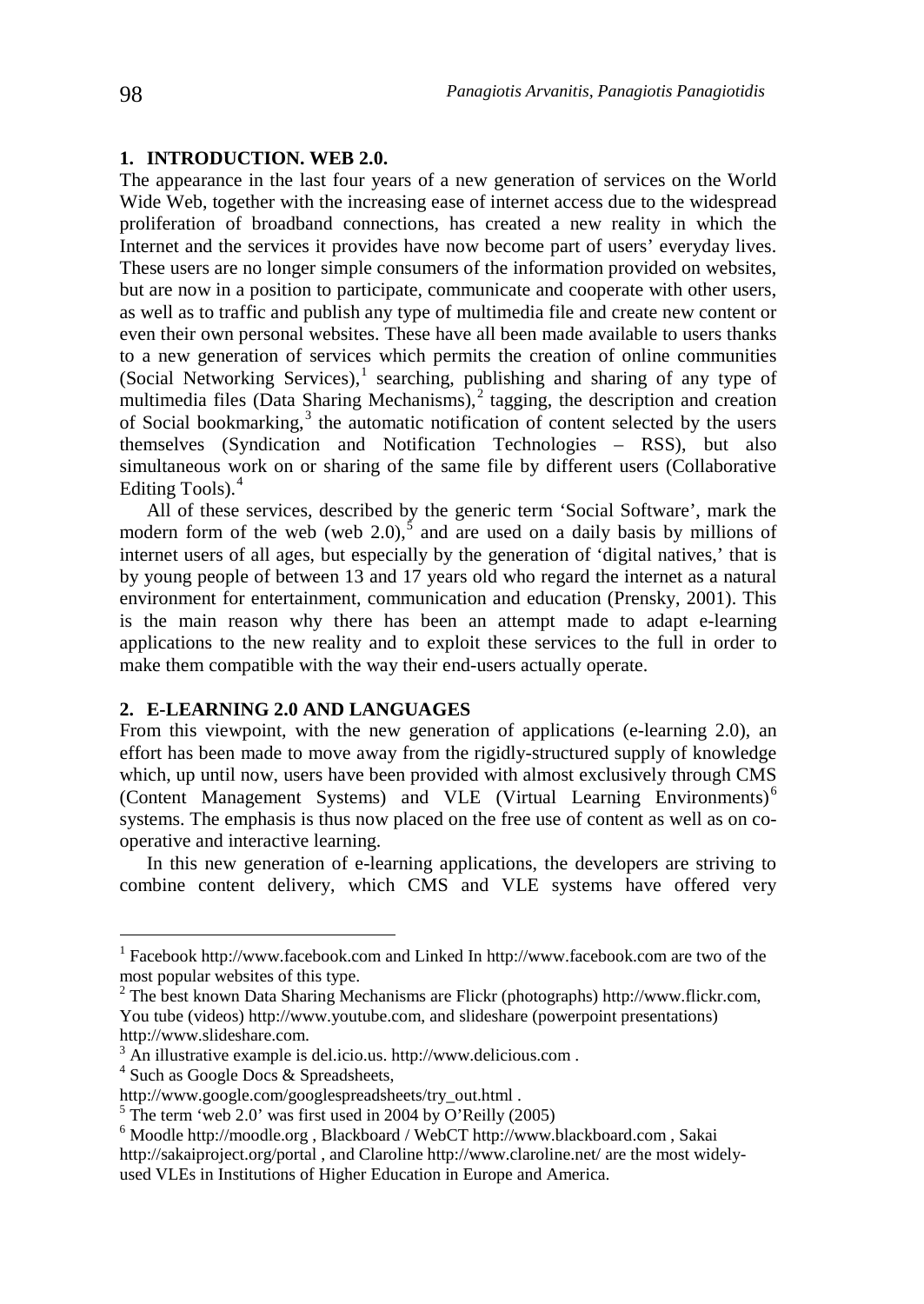efficiently, together with 'social software' and the new tools provided by web 2.0, so that users are given the opportunity to learn not only using the existing content provided by the e-learning application but also by searching for information, creating content and interacting with other users.<sup>[8](#page-2-1)</sup>

In this way, modern systems offer access to multimedia material through media sharing websites,  $9$  data storage services,  $10$  podcasts,  $11$  web-casts and screencasts.  $12$ They also aim at using collaborative tools,  $13$  wikis  $14$  and real-time communication software.<sup>[15](#page-2-8)</sup> Digital presence through blogs,<sup>[16](#page-2-9)</sup> as well as participation in virtual classrooms, social networks<sup>[17](#page-2-10)</sup> and virtual worlds are also encouraged in these modern systems.

Language teaching applications follow the same trend. Social software and all the other tools described above offer great potential as they provide solutions to two basic demands in language teaching; that is, access to authentic rather than scripted or simplified teaching material, and exposure to real, communicative situations.

A fundamental principle of language teaching is the maximization of the learner's exposure to the authentic target language. Therefore, it is obvious that any facility which might enable users to come into contact with native speakers of that target language should be considered of great value.

To achieve this end and to allow written or spoken contact, both traditional and modern forms of communication are used, such as email, chat, forums, live messengers and video-conferencing, either in the form of free-standing software or software incorporated into the environment of the VLEs or social networking applications. This idea, that is the exploitation of the online communities of web 2.0,

http://news.bbc.co.uk/2/hi/video\_and\_audio/default.stm and France 24

http://www.bbc.co.uk/worldservice/languages/ and WWiTV http://wwitv.com/portal.htm.

<span id="page-2-7"></span><span id="page-2-6"></span>https://www.acrobat.com/#/bw/BuzzwordBegin

<span id="page-2-0"></span> $<sup>7</sup>$  See (Perrie, 2003, Britain & Liber, 1999)</sup>

<span id="page-2-1"></span><sup>&</sup>lt;sup>8</sup> Such an attempt is the combined use of VLE Blackboard together with the 3D environment of Active Worlds in order to promote cooperative learning and provide language practice to Japanese university students (Campbell, 2003).

<span id="page-2-2"></span><sup>9</sup> Among others, ABC Online http://abcnews.go.com/, BBC News Online

http://www.france24.com/en/ are well-known online news services. Online TV is provided by Joost http://www.joost.com/ and Babel Gum http://www.babelgum.com/ mainly for English language content. Online Radio is also provided by several services, such as BBC World Service Online, which offers news in 32 languages

<span id="page-2-3"></span><sup>&</sup>lt;sup>10</sup> MegaUpload http://megaupload.com/ and Box.net http://www.box.net/ are two of the bestknown data storage services.

<span id="page-2-4"></span><sup>&</sup>lt;sup>11</sup> For example, iTunesU (University) the educational podcasts service provided by Apple http://www.apple.com/education/mobile-learning/.

<span id="page-2-5"></span><sup>&</sup>lt;sup>12</sup> Such as Slideshare http://www.slideshare.com and Scridb http://www.scribd.com/. <sup>13</sup> Such as Google docs and Buzzword and Share by Adobe. See

 $14$  A type of website which permits any user to create and work on the content of the site. An illustrative example is the online encyclopeadia Wikipedia http://www.wikipedia.org .<br><sup>15</sup> Such as Skype http://www.skype.com or Live Messenger, http://messenger.live.com.

<span id="page-2-8"></span>

<span id="page-2-9"></span><sup>&</sup>lt;sup>16</sup> Blogger https://www.blogger.com/start and Wordpress http://wordpress.com/ are two wellknown services that enable users to create personal websites.

<span id="page-2-10"></span> $17$  They could possibly be created by the users themselves with the aid of special tools such as Elgg.net. http://elgg.org/index.php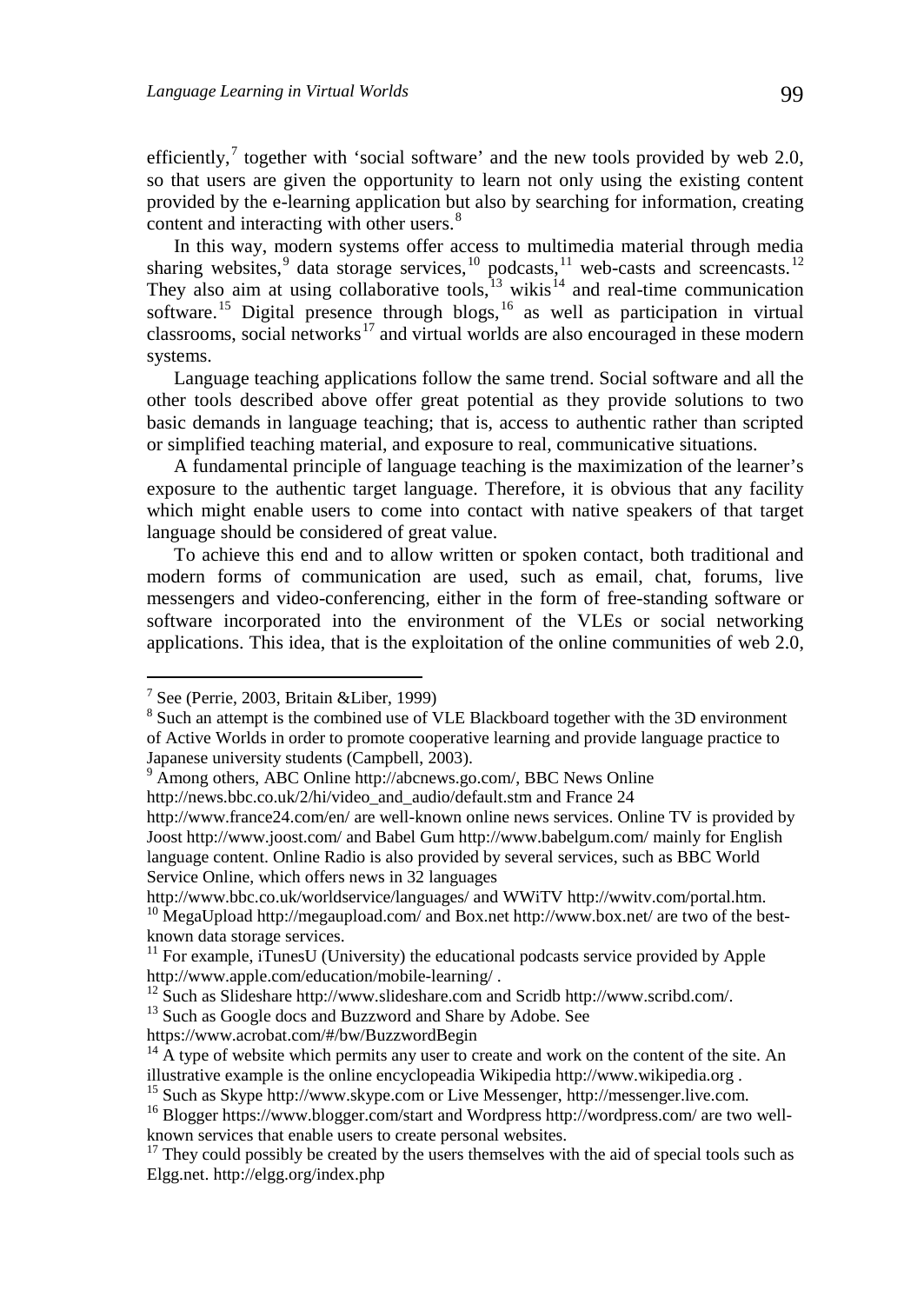appears to be the most promising opportunity available to achieve the elusive goal of language teaching, which is exposing the learner-user to real-life communication. This is precisely what virtual worlds, operating in web 2.0 and generally termed  $MUVEs$  (Multi-User Virtual Environments<sup>[18](#page-3-0)</sup>), attempt to achieve.

## **3. Virtual worlds**

Virtual worlds offer *"networked desktop virtual reality in which users move and interact in simulated 3D"* (Dickey, 2005). Their development has been so rapid that it is estimated that by the end of 2011, 80% of both Internet users and the most influential global businesses will appear in one of them (Reuters, 2007). There are several virtual worlds currently in existence, such as Active Worlds,<sup>[19](#page-3-1)</sup> There, Twinity, Entropia Universe and Second Life  $(SL)$ ,<sup>[20](#page-3-2)</sup> that most widely known and which boasts the largest number of users.<sup>[21](#page-3-3)</sup>

In virtual worlds, users are represented by digital figures (avatars) able to move, be transported (teleporting) to specific coordinates-places, $^{22}$  $^{22}$  $^{22}$  make friends from around the world and interact with them, $^{23}$  $^{23}$  $^{23}$  and also create their own buildings within their 'islands'.<sup>[24](#page-3-6)</sup> As such, they operate within a truly inter-cultural environment in which they can meet up with other avatars, native speakers of the target language, and engage with them in written and spoken communication in real-time. In particular, spoken communication - real conversation (with sound) with complete strangers - is a key feature of the SL culture as it is considered to be absolutely natural, unlike what happens in real life. As Vickers quotes (2007), "…it is considered entirely normal, perhaps even expected, to start up a conversation with complete strangers. Second Lifers are open to casual, chance conversations - and this can only increase the opportunities for language practice." At the same time, SL users can send instant messages, create their own groups or invite other users to a particular environment, something which may prove very useful to educators as it enables them to create 'classrooms' and gather students within them (Bixler, 2007,

<span id="page-3-0"></span><sup>&</sup>lt;sup>18</sup> For a list of educational MUVEs, see Dieterle, E., & J.Clarke (2007).

<span id="page-3-1"></span><sup>&</sup>lt;sup>19</sup>At the following address http://www.activeworlds.com/. For the use of Active Worlds in

<span id="page-3-2"></span>applications CALL, see Peterson (2005).<br><sup>20</sup>Relevant websites are: There, http://www.there.com/, Twinity, http://www.twinity.com/en, Entropia Universe, http://www.entropiauniverse.com/ and Second Life, http://secondlife.com/ . A comparative case study of several of these has been conducted by Fetscherin and Lattemann (2007).

<span id="page-3-3"></span> $21$  Second Life was created by Linden Labs http://lindenlab.com/. In a press release entitled 'Apprendre les langues dans Second Life' in SLObserver (3/7/2007), it is quoted that

<sup>&#</sup>x27;…Second Life, with more than 7 million registered users and with a working cycle of more than 1.7 million USD daily is evolving rapidly into a vehicle for socialization, trade and education…'http://secondworld.wordpress.com/2007/07/03/communique-apprendre-leslangues-dans-second-life/ . In addition, Fetscherin and Lattemann (2007) estimate that by the end of 2008, more than 25 million people will have used Second Life.

<span id="page-3-4"></span><sup>&</sup>lt;sup>22</sup> The use of the website Slurl permits the teleporting of users to any part of the virtual world SL http://slurl.com/secondlife/Edunation%20III/202/27/21/.

<span id="page-3-5"></span> $^{23}$  82% of users-educators use it - besides others - as a tool to make and contact friends (New Media Consortium Survey, 2008).

<span id="page-3-6"></span> $^{24}$ Islands: Privately-owned areas for the users who pay a subscription.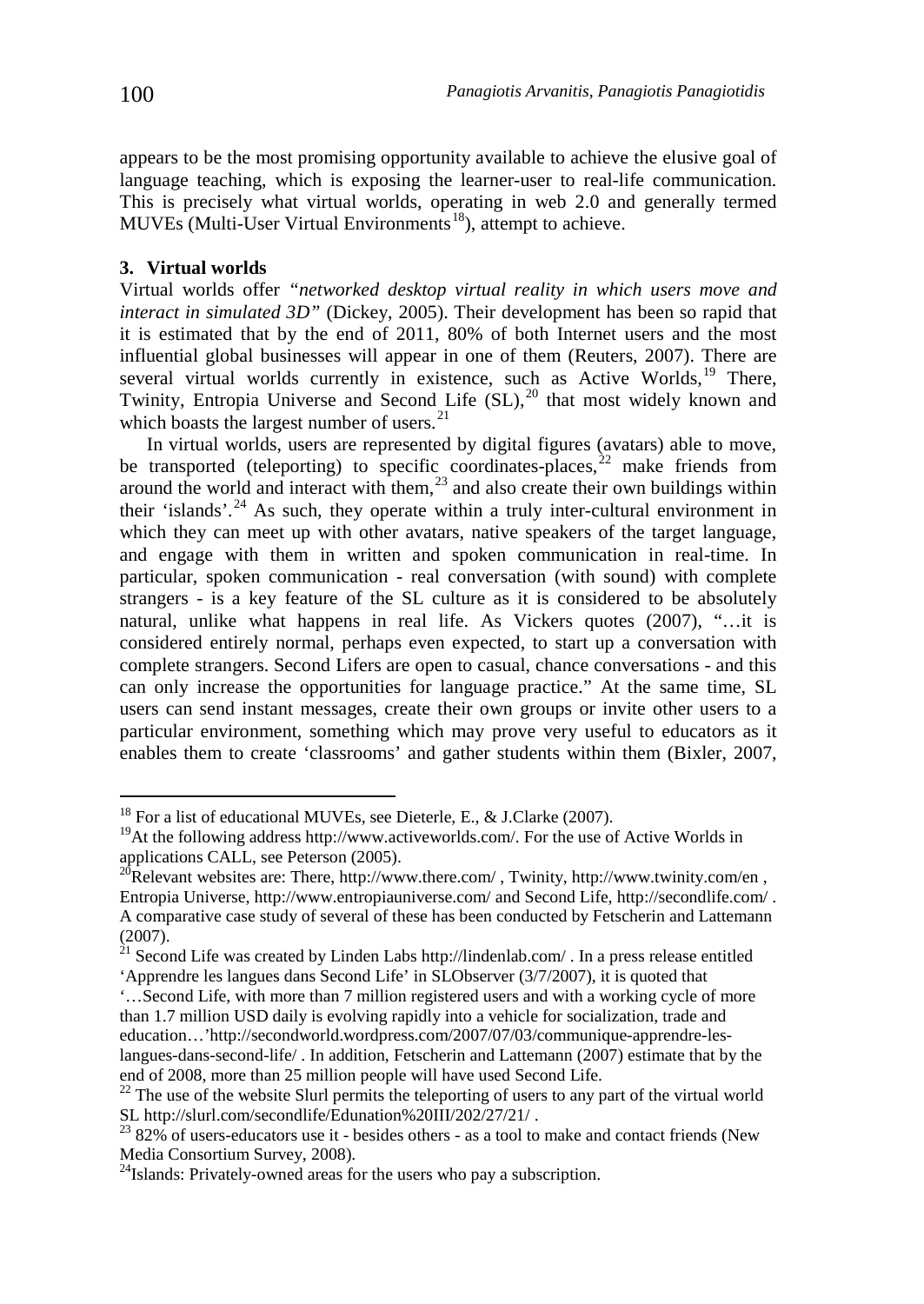### Conklin, 2007: 7).

As far as education is concerned, one of the main advantages of SL is how users can represent themselves using avatars. The use of avatars actually facilitates communication and helps users to interact more fully. Consequently, participation in SL is viewed as an especially motivating and entertaining experience by the majority of users (Dudeney & Hockly, 2006 and Peterson, 2006). This fact is an incentive for the producers of educational applications, who also recognize SL's considerable advantages as far as its use for educational purposes<sup>[25](#page-4-0)</sup> is concerned. These advantages have to do with social and interactive learning, developing the users' autonomy and role-playing ability, as well as arousing the users' interest in learning, all of which allow them to acquire knowledge more easily and comprehensively while also helping them to develop self-study skills (Arreguin, 2007 and Stevens, 2006).

For the reasons above, over the last three years or so, a number of educational institutions have proceeded to set up virtual educational islands both to exploit the rapidly developing field of  $SL^{26}$  $SL^{26}$  $SL^{26}$  and to gain future access to 'digital natives'. Moreover, since 2007, there have been experimental applications for foreign language teaching<sup>[27](#page-4-2)</sup> in SL, while in 2008 the first virtual conference for the teaching of foreign languages took place in  $SL<sup>28</sup>$  $SL<sup>28</sup>$  $SL<sup>28</sup>$  The most well-known of these applications are Real Town,<sup>[29](#page-4-4)</sup> SurReal Quests,<sup>[30](#page-4-5)</sup> the British Council<sup>[31](#page-4-6)</sup> and Instituto Cervantes<sup>[32](#page-4-7)</sup>

<span id="page-4-0"></span> $^{25}$ However, there are also references to its drawbacks: Sanchez (2007) quotes that several students' first experience with Second Life was tiring because the very steep 'learning curve' faced. There have also been complaints from several users and researchers about the speed of the software when using slow connections. This article is part of Sanchez's research "A Sociotechnical Systems Analysis of Second Life in an Undergraduate English Course" (In C. Montgomerie & J. Seale (Eds.), *Proceedings of World Conference on Educational Multimedia,* 

<span id="page-4-1"></span><sup>&</sup>lt;sup>26</sup> Examples are the attempts made by various universities, such as Harvard, MIT, the University of Edinburgh (UK), Princeton University (USA), Rice University (USA), the University of Derby (UK), Vassar College (USA), the University of Plymouth (UK) and the Open University (UK). A list of educational organizations and institutions of Higher Education which participate in Second Life can be found in SimTeach at the following address: http://simteach.com/wiki/index.php?title=Institutions\_and\_Organizations\_in\_SL#UNIVERSIT IES.2C\_COLLEGES\_.26\_SCHOOLS.

<span id="page-4-2"></span> $^{27}$ On the EDUMUVE website a list of language environments – excluding English-which

<span id="page-4-3"></span>operate in Second Life. http://edumuve.com/tour/languages-other-than-english/<br><sup>28</sup>The Online Conference http://www.slanguages.net/home.php took place in EduNation<br>Islands. See http://www.theconsultants-e.com/edunation/edun

<span id="page-4-4"></span> $29$ Real Town aims at offering practice in developing listening skills as well as a cooperative platform in which users will be able to 'negotiate meaning'. (Garcia-Ruiz, [Edwards,](http://www.inderscience.com/search/index.php?action=basic&wf=author&year1=1995&year2=2007&o=2&q=%20Arthur%20Edwards) [El-Seoud,](http://www.inderscience.com/search/index.php?action=basic&wf=author&year1=1995&year2=2007&o=2&q=%20Samir%20A.%20El-Seoud) [Aquino-Santos,](http://www.inderscience.com/search/index.php?action=basic&wf=author&year1=1995&year2=2007&o=2&q=%20Raul%20Aquino-Santos) 2008: 369-377)<br><sup>30</sup>An Avatar Languages application (http://www.avatarlanguages.com/pedagogy.php), which

<span id="page-4-5"></span>combines SL, Google Docs, Whiteboards and Skype, for language teaching. See (Vickers, 2007) http://kt.flexiblelearning.net.au/tkt2007/edition-15/surreal-quests-enriched-purposefullanguage-learning-in-second-life/<br> $31$ It has been developed in the special area Teen Grid of Second Life which is exclusively

<span id="page-4-6"></span>addressed to young learners. See http://teen.secondlife.com/ 32At the address http://secondlife.cervantes.es/es/default.htm

<span id="page-4-7"></span>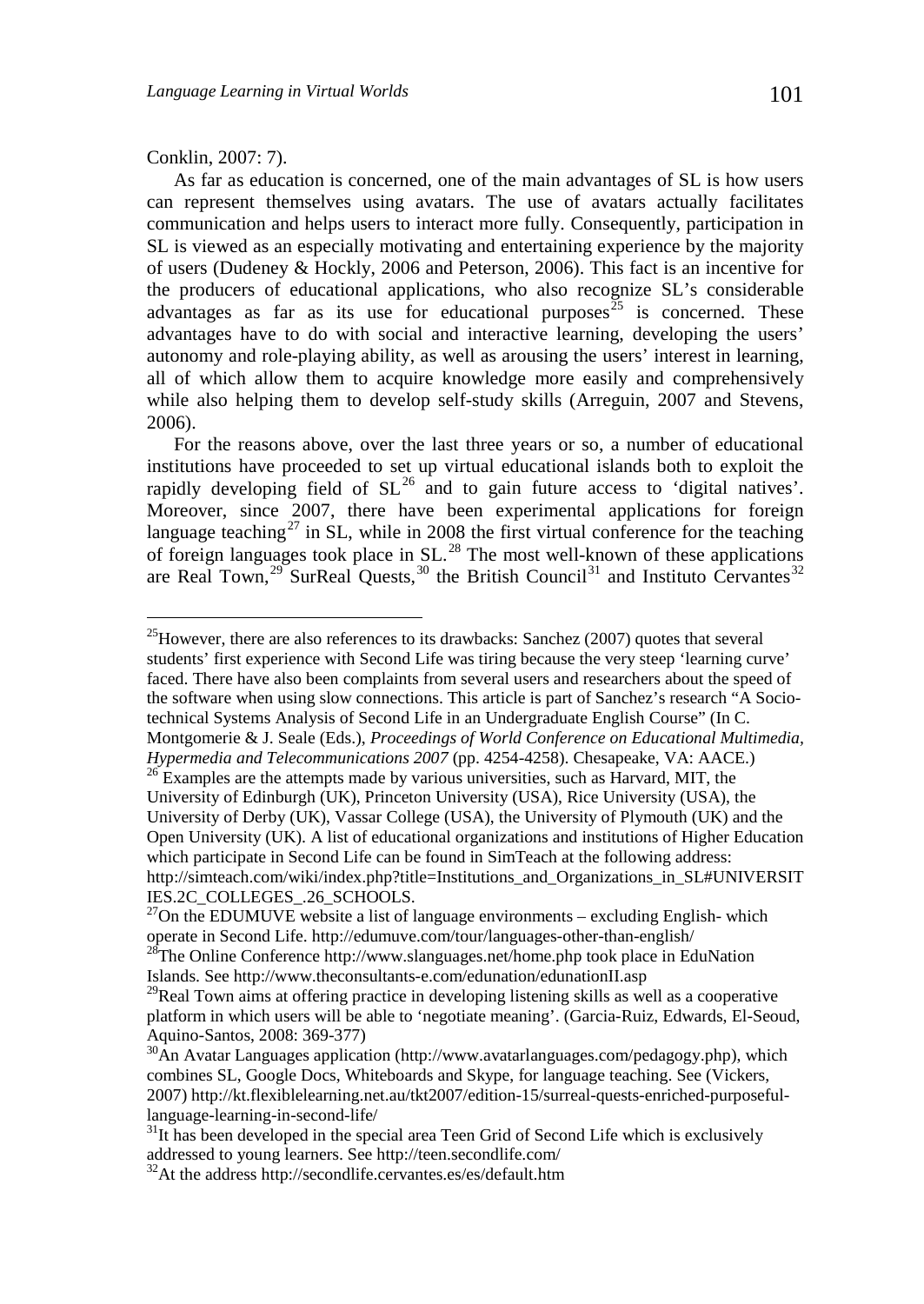applications, while other institutions, such as the Goethe Institute,  $33$  are planning to create their own islands to offer on-line language teaching.

It is fair to say, though, that not enough research has yet been conducted into the ways in which SL could actually be utilized in language teaching. This is why the majority of these applications are simply the transfer of a real-life classroom environment into a 3D digital environment. The above applications offer linguistic exercises designed to develop all four skills (listening, reading, speaking and writing). Various ways to develop their own potential are also suggested:

- The use of private spaces for on-line language teaching. In this way, the teacher can exercise close control over what is happening and who is present.
- The use of 'public' spaces. This permits wider social interaction and therefore better practice in the target language.
- The design of specific language activities (written, spoken or interactive) that can be done by the user with or without the instructor's supervision.

### **4. Designing a language activity in SL**

The final point above seems to be the most interesting as it reflects the philosophy of the unlimited digital interaction of web 2.0 users within the existing social spaces. At the same time, it is the only one, which provides the opportunity for a new form of language practice, which - up until now - has not been possible in any technological environment. Thus, the creators of language applications for virtual environments should aim at designing language activities which derive from the unscheduled (rather than guided) movement of the user as well as at exposing the user to real and unpredictable communicative situations.

In this case, it should be assumed that the student-user moves around within SL and interacts either with the environment (the space or the information found in it) or with the other users met through a scenario. Peterson (2006: 86, referred by Dervin 2008: 28-29) suggests the use of jigsaw tasks and decision-making exercises. Similarly, Dervin (2008) also suggests the following types of activities, which can be assigned to students:

- Observing other people's behaviour in various spaces within SL (without spoken communication)
- Discussing various issues with other users
- $-$  Interviewing others about their appearance<sup>[34](#page-5-1)</sup>
- Comparing SL with the real world<sup>[35](#page-5-2)</sup>

In order to design such a language activity, a number of questions should first be answered (Dervin, 2008), such as:

- What is the linguistic-communicative aim?
- What is the aim regarding inter-cultural sensitization?
- What kind of activity might best achieve the above purposes?
- In which SL space is it most effective to carry out the activity?

<span id="page-5-0"></span> <sup>33</sup>At the address http://www.goethe.de/frm/sec/deindex.htm

<span id="page-5-1"></span> $34$ In SL, users can choose their appearance and what they wear. They can also be represented by a non-human figure, for example by an animal.

<span id="page-5-2"></span> $^{35}$ Cities such as London, New York, Barcelona, Moscow, Venice and Paris have their own location in Second Life which can be explored by users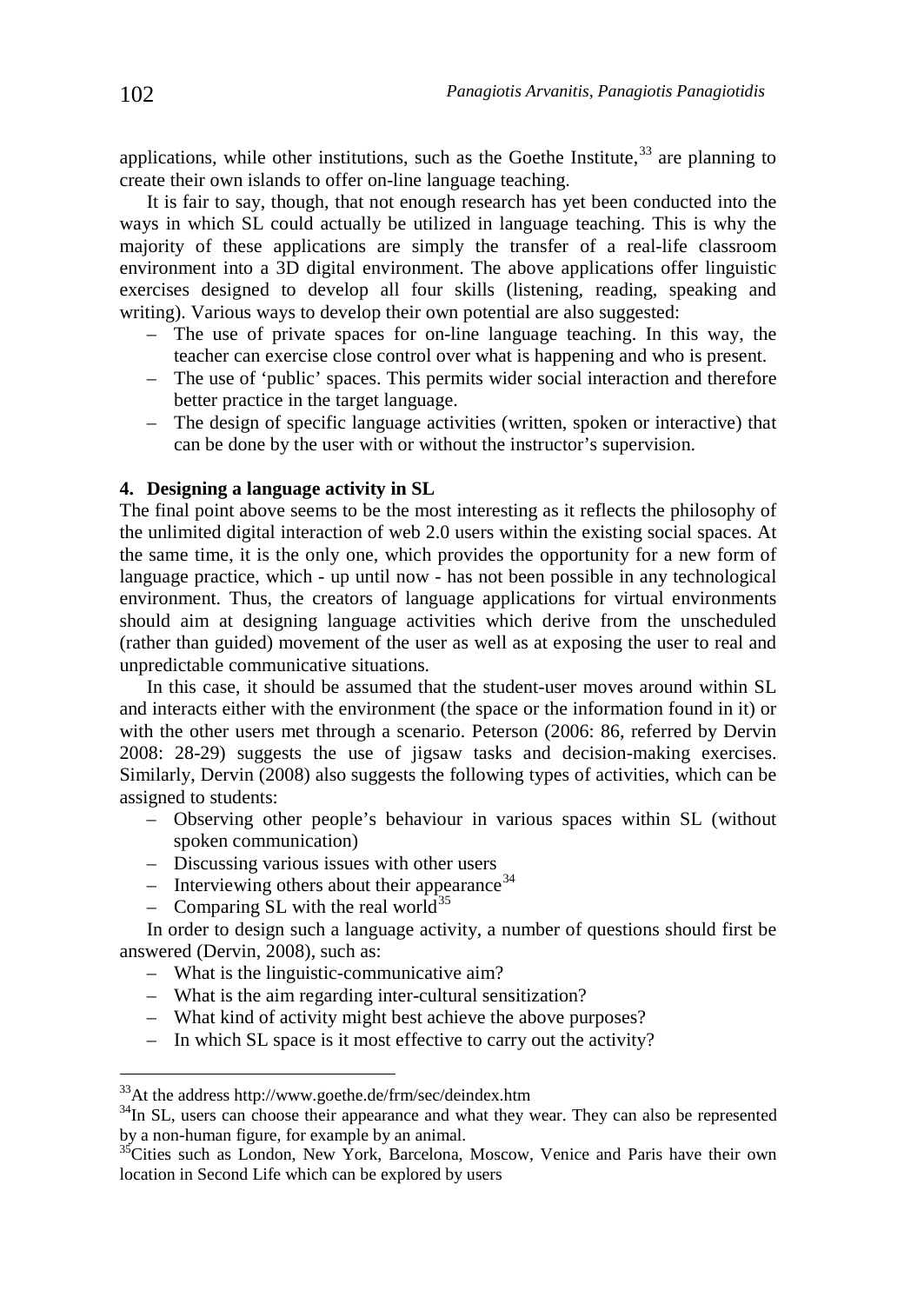– How would the activity be evaluated?

There are also some additional questions to which answers should be found. First of all, there are these:

- How natural are all of these actions for a person?
- Do they resemble real-life situations, which would require a spoken reaction? In addition, other questions include:
- How knowledgeable is the student-user in the use of SL?
- What might the student need while doing the activity (eg: to buy space)?
- What might go wrong and how might the student cope with the situation?

# **5. An example of a communicative activity within SL**

In an attempt to answer the question whether or not it is possible - both technically and substantially - to create a more specific activity than that described above, two scenarios involving an accidental encounter in SL have been devised. In each, the role of the native speaker of the foreign language is adopted by the instructor, who ensures that a meeting with the student-user does take place by moving in the same environment as them  $36$ 

1<sup>st</sup> Situation:

The student moves freely within a virtual space in Paris and comes across another user. He attempts to ask for information about a place (Picture 1).

*Situation*: While looking for the Moulin Rouge,  $37$  a tourist in the street addresses a passer-by.

*Communicative Aim*: Speaking to a stranger to request information (excusez-moi, M./Mme)

*Language Aim*: The use of lexical means to request and give information to position oneself spatially (où/ tout droit, là, au coin, à gauche)

The dialogue:

X: Excusez-moi, Monsieur (Madame), où est le Moulin Rouge ?

Z: Vous allez tout droit, et là au coin, vous tournez à gauche.

X: Merci monsieur (Madame).

Z: De rien !

<span id="page-6-0"></span> $36$ For the realization of the above activities, an attempt has been made to recreate real-life communicative situations within Second Life, meaning those which users may encounter themselves. To this end, two avatars were created which are remotely operated by users of different PCs. Their virtual meetings were recorded on video by another user who was also present –through his own avatar- without ever appearing on camera  $37$ The specific place was chosen as it is French environment and offered free access.

<span id="page-6-1"></span>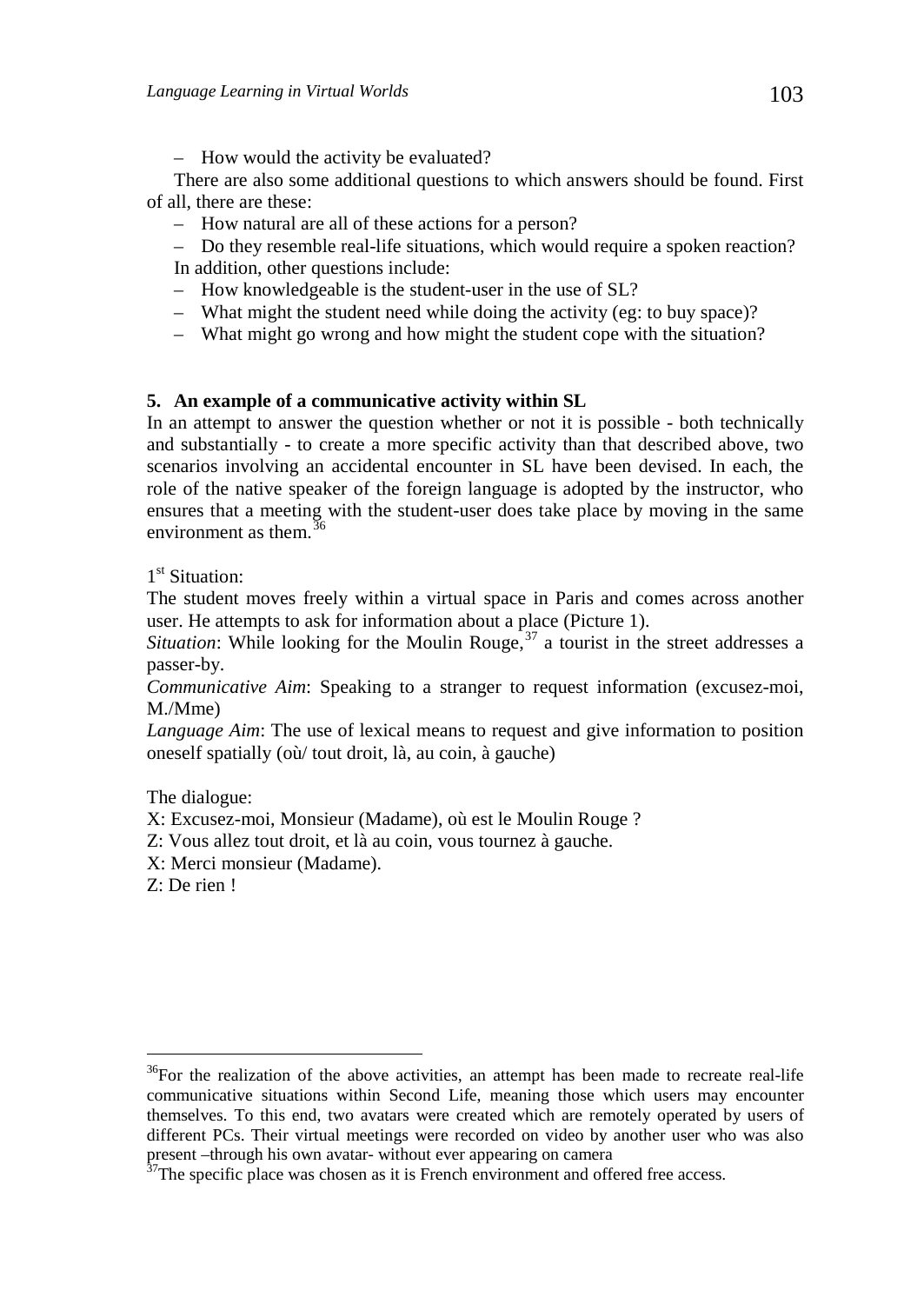

Picture 1: An encounter in the street (request information)<sup>[38](#page-7-0)</sup>

2<sup>nd</sup> Situation:

The student is at the information desk of a theatre and is trying to get information about the day's performances and book seats (Picture 2)

*Situation*: At the ticket desk in the Moulin Rouge, the tourist wants to book seats for the show.

*Communicative Aim*: Addressing a person with a specific status (Bonjour/Bonsoir, M./Mme)

*Language Aim*: The use of linguistic means to ask for and give information about time/prices (quand/ à quelle heure…/ à…Combien…? Nombres)

The dialogue:

X: Bonsoir, monsieur (Madame). A quelle heure commence le show ?

- Z: Il y a deux séances. A 9 heures et à 11 heures.
- X: Est-ce que je peux réserver pour le show de 11 heures?

<span id="page-7-0"></span><sup>&</sup>lt;sup>38</sup> Pictures 1 and 2 are screenshots from the videos ('machinimas') recorded during the meeting within the SL environment. These videos will be available in electronic format on the conference website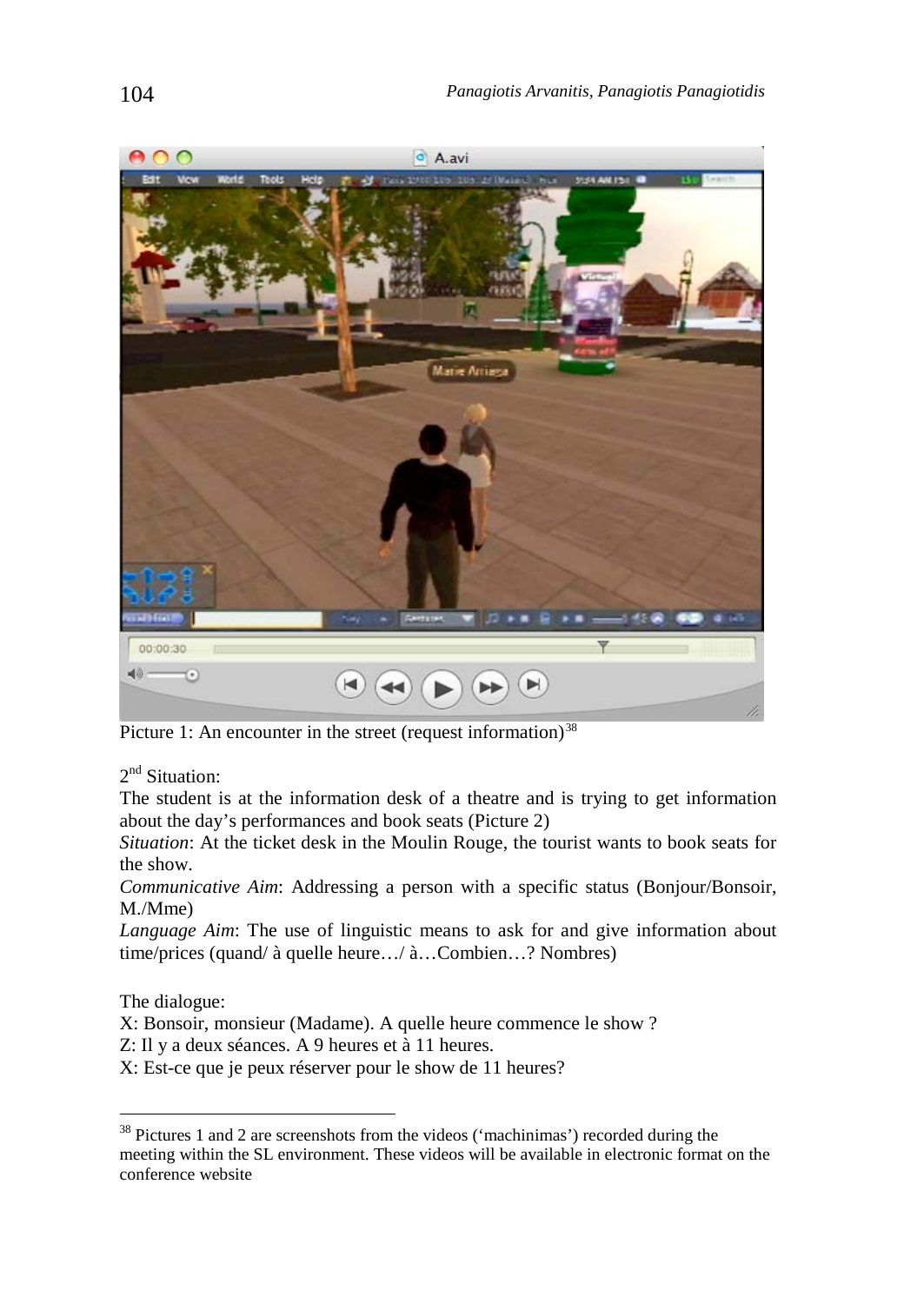- Z: Pour quelle formule?
- X: Quelle formule?
- Z: Avec dîner ou seulement la revue?
- X: Quels sont les prix?
- Z: Dîner et spectacle, 145 euros, La revue seulement, 99 euros.
- X: Alors, la revue seulement, Madame.
- Z: Combien de places?
- X: Quatre.
- Z: Ah! Je n'ai plus que deux. Voulez-vous réserver pour demain?
- X: Non, Madame, demain on ne sera plus là.
- Z: Laissez-moi votre no de téléphone pour voir ce que je peux faire pour vous.
- X: Oh, merci Madame, c'est très gentil. C'est le 00302106987…
- Z: Bon. C'est noté.
- X: Merci, Madame, au revoir.
- Z: Au revoir, Monsieur.



Picture 2: At the ticket desk

Of course, this is an imaginary scenario and not a dialogue to be memorized. Alternative versions of this exchange could be made by the students themselves in cooperation with other student-native speakers: initially, students will get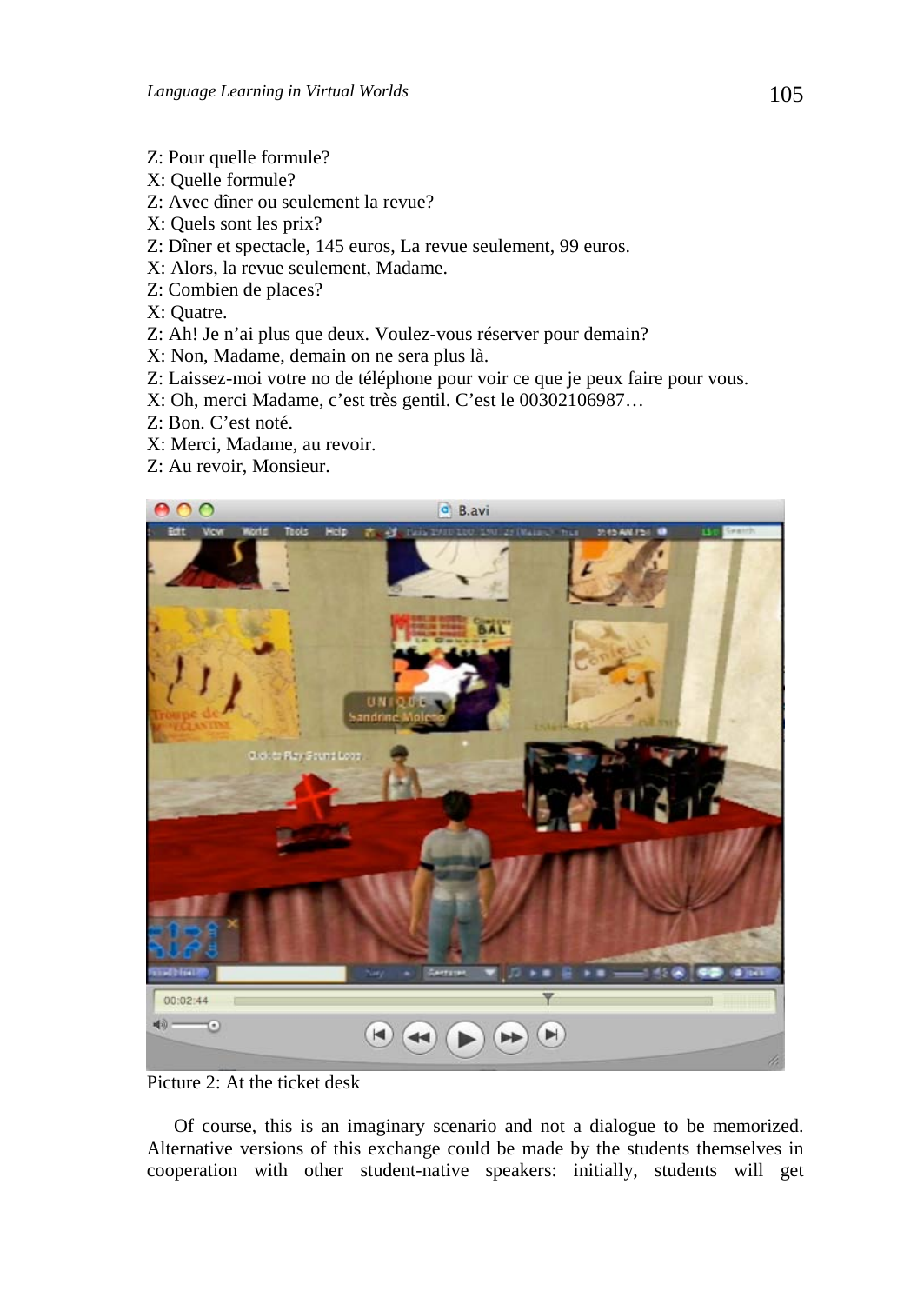information from the theatre program on the internet and, at the next level, they will assume and act out the roles of the cashier and customer through their avatars.

Alternatively, given that numerous companies have already established their own islands in SL, students could be requested to ask for information on flights to certain destinations and on certain dates (times, connections, prices, or opening a bank account, etc.)

This is an example of real interaction and exchange with native speakers and within real environments.

It goes without saying that the teacher should search for and select in advance appropriate islands for the students to practice on.

#### **6. Conclusion, future research**

Taking all the above into consideration, the conclusion that can be derived is that the development of the new potential of web 2.0, and especially of virtual worlds, is an opportunity to expose users to real conditions of communication, something that has always been a firm objective of language teaching.

This is not, however, an easy task. The exploitation of virtual worlds requires a relatively high level of technical skill, which should first be acquired by the instructor in order to exploit this new potential (Antonacci & Modaress, 2005). Thus, it is obvious that language teachers should receive appropriate technological training in how to use virtual worlds as well in any other web 2.0 services that their students have already used (Davis, 2006).

Language research should also be aiming in the same direction. It is necessary not only to develop a methodology to exploit all enormous potential of those new possibilities but also to design appropriate language activities for these environments (Simon, 2008). As quoted in the relevant bibliography, participation in these environments can help students to become more self-confident, boost their selfesteem, encourage them to have conversations with other avatars and, finally, offer them not only language practice but also the incentive to become more capable in self-study (Gonzalez & St. Louis, 2008).

Finally, the basis of a substantial amount of research work has been the development of new environments which combine the strengths of VLEs with the directness of the communication provided by virtual environments (Dudeney et al, 2006).[39](#page-9-0) Therefore, research into the development of new innovations and their incorporation into existing systems of electronic learning with the aim of producing a new generation of unified virtual learning environments should be supported.

<span id="page-9-0"></span><sup>&</sup>lt;sup>39</sup> With this aim, modified environments based on the most popular VLEs are presented. Some of these VLEs, such as Sakai, are constantly evolving in order to respond to the latest developments (Boston, 2008), while new generation VLEs (VLEs 2.0) are already in development in accordance with the philosophy of Web 2.0. Sloodle, based on Moodle, is a prime example. See http://www.sloodle.org/moodle/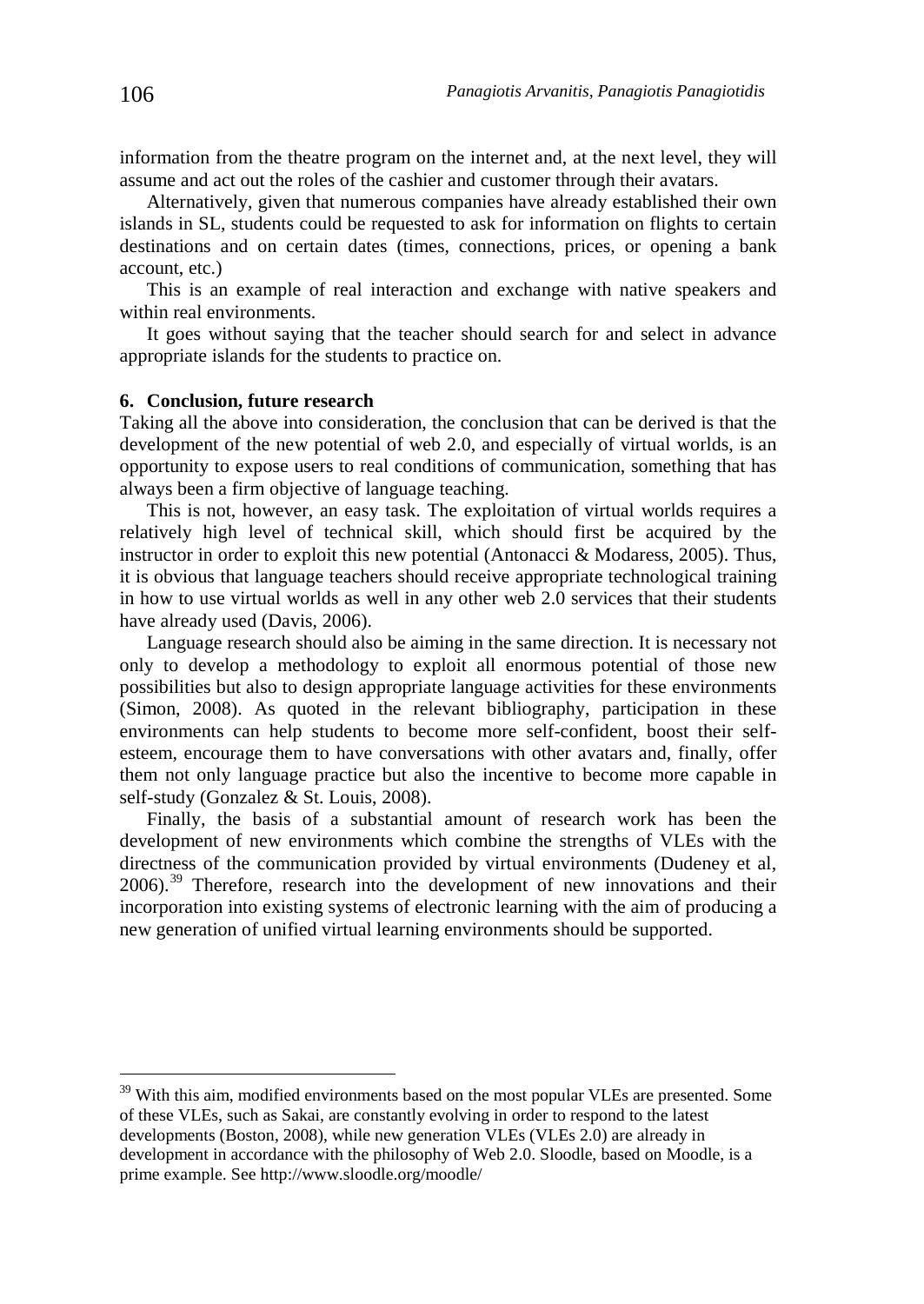## **Bibliography:**

Antonacci, D. and N. Modaress (2005). *Second Life: The educational possibilities of a massively multiplayer virtual world (MMVW)*. Paper presented at the Kansas Technology Leadership conference.

http://www2.kumc.edu/tlt/SLEDUCAUSESW2005/SLPresentationOutline.htm

Arreguin C. (2007). *Reports from the field: Second Life community convention 2007 education track summary*. http://www.holymeatballs.org/pdfs/VirtualWorldsforLearningRoadmap\_012008.pdf

- Bixler B. (2007). *Second Life educational possibilities and considerations.* http://ets.tlt.psu.edu/gaming/node/193
- Boston I. (2008). *Sakai and OpenSocial: A different approach to distributed learning applications.* http://mfeldstein.com/sakai-and-opensocial-a-different-approach-todistributed-learning-applications/
- Britain S. and O. Liber (1999). *A framework for pedagogical evaluation of virtual learning Environments.* Manchester: JTAP, JISC Technology Applications Programme.

http://www.jisc.ac.uk/uploaded\_documents/jtap-041.doc

Campbell A.P. (2003). *Foreign language exchange in a virtual world: an intercultural taskbased learning event.* Friends World Program, East Asia Center, Kyoto: Japan.

http://e-poche.net/files/flevw.html

- *Communiqué de Presse : La Paz Bolivie, 19 juin 2007*: Apprendre les langues dans Second Life 3 juillet, 2007, parvenu à SLObserver) http://secondworld.wordpress.com/2007/07/03/communique-apprendre-les-langues-danssecond-life/
- Conklin M. S. (2007). *101 uses for Second Life in the college classroom*. http://facstaff.elon.edu/mconklin/pubs/glshandout.pdf
- Davis V. (2006). *Coming of Age V2.0. The Web 2.0 classroom.*  http://k12online.wm.edu/Web20classroom.pdf
- Dervin F. (2008). Second Life and language eTeaching and eLearning. In *Language Magazine, March 2008, p.28-29.*

http://www.languagemagazine.com/internetedition/march2008/2ndLife\_LM\_308.pdf , and

http://users.utu.fi/freder/secondlife\_tempus.pdf

Dickey M.D. (2005). Three-dimensional virtual worlds and distance learning: two case studies of active worlds as a medium for distance education. In *British Journal of Educational Technology, Volume 36 Number 3 , May 2005, 439-451.*

Dieterle, E. and J. Clarke (2007). Multi-user virtual environments for teaching and learning. In *Encyclopedia of multimedia technology and networking (2nd edition)* (Pagani, M., ed.), Hershey, PA: Idea Group, Inc. http://muve.gse.harvard.edu/rivercityproject/documents/MUVE-for-TandL-Dieterle-Clarke.pdf

Dudeney G. and N. Hockly (2006). *Talk to the avatar: Could interaction in online virtual worlds take distance learning to its next dimension?* http://education.guardian.co.uk/tefl/teaching/story/0,,1929362,00.html